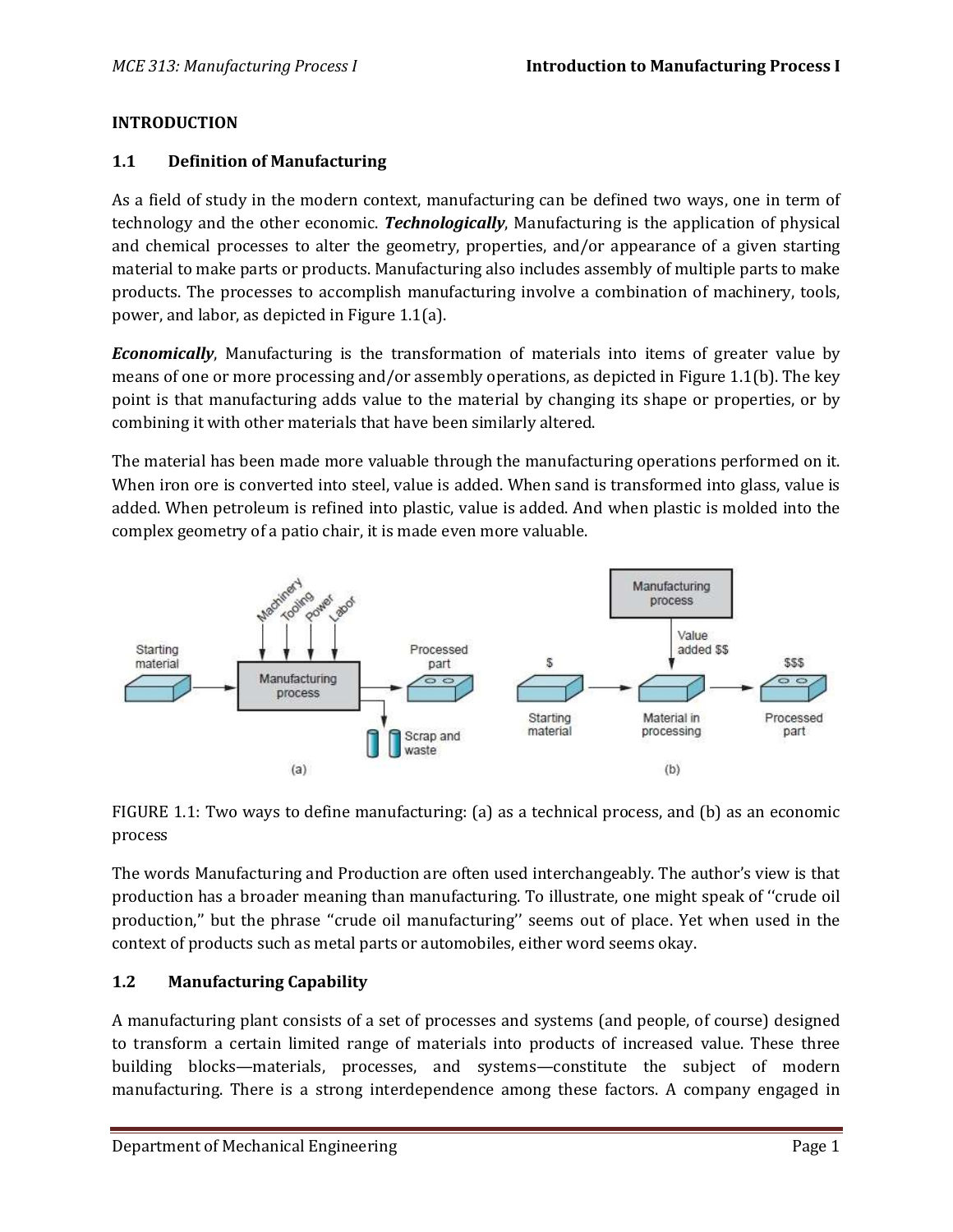manufacturing cannot do everything. It must do only certain things, and it must do those things well. Manufacturing capability refers to the technical and physical limitations of a manufacturing firm and each of its plants. Several dimensions of this capability can be identified:

- 1. Technological processing capability,
- 2. Physical size and weight of product, and
- 3. Production capacity.

**Technological Processing Capability:** The technological processing capability of a plant (or company) is its available set of manufacturing processes. Certain plants perform machining operations, others roll steel billets into sheet stock, and others build automobiles.

A machine shop cannot roll steel, and a rolling mill cannot build cars. The underlying feature that distinguishes these plants is the processes they can perform. Technological processing capability is closely related to material type. Certain manufacturing processes are suited to certain materials, whereas other processes are suited to other materials. By specializing in a certain process or group of processes, the plant is simultaneously specializing in certain material types. Technological processing capability includes not only the physical processes, but also the expertise possessed by plant personnel in these processing technologies. Companies must concentrate on the design and manufacture of products that are compatible with their technological processing capability.

**Physical Product Limitations:** Another aspect of manufacturing capability is imposed by the physical product. A plant with a given set of processes is limited in terms of the size and weight of the products that can be accommodated. Large, heavy products are difficult to move. To move these products about, the plant must be equipped with cranes of the required load capacity. Smaller parts and products made in large quantities can be moved by conveyor or other means. The limitation on product size and weight extends to the physical capacity of the manufacturing equipment as well. Production machines come in different sizes. Larger machines must be used to process larger parts. The production and material handling equipment must be planned for products that lie within a certain size and weight range.

**Production Capacity:** A limitation on a plant's manufacturing capability is the production quantity that can be produced in a given time period (e.g., month or year). This quantity limitation is commonly called plant capacity, or production capacity, defined as the maximum rate of production that a plant can achieve under assumed operating conditions. The operating conditions refer to number of shifts per week, hours per shift, direct labor manning levels in the plant, and so on. These factors represent inputs to the manufacturing plant. Given these inputs, how much output can the factory produce?

Plant capacity is usually measured in terms of output units, such as annual tons of steel produced by a steel mill, or number of cars produced by a final assembly plant. In these cases, the outputs are homogeneous. In cases in which the output units are not homogeneous, other factors may be more appropriate measures, such as available labor hours of productive capacity in a machine shop that produces a variety of parts.

Materials, processes, and systems are the basic building blocks of manufacturing.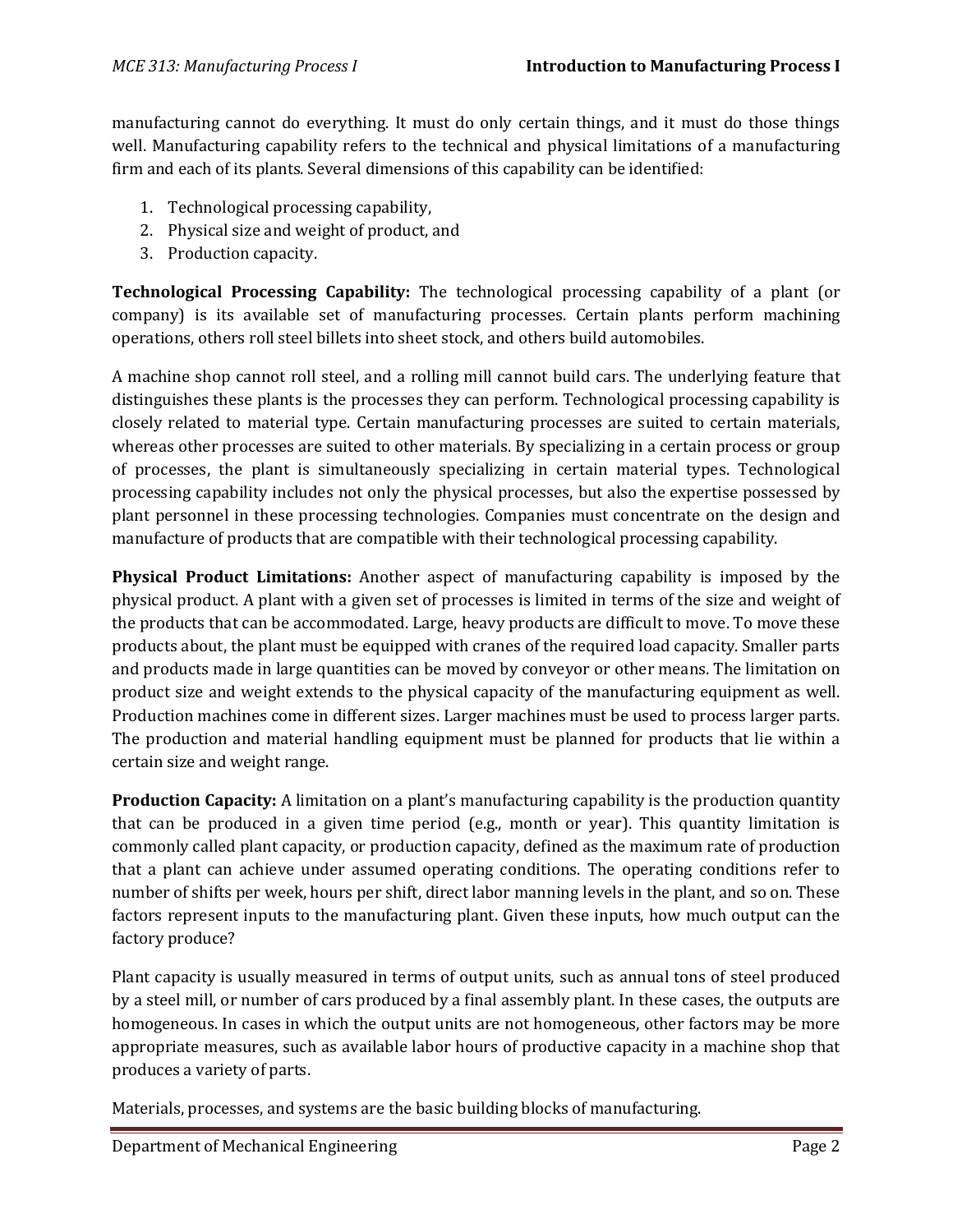## **1.3 Engineering Materials Used in Manufacturing**

Most engineering materials can be classified into one of three basic categories:

- 1. Metals
- 2. Ceramics, and
- 3. Polymers.

Their chemistries are different, their mechanical and physical properties are different, and these differences affect the manufacturing processes that can be used to produce products from them. In addition to the three basic categories, there is fourth material called – Composites (nonhomogeneous mixtures of the other three basic types rather than a unique category). The classification of the four groups is pictured in Figure 1.2.



Figure 1.2: Classification of the four engineering materials.

### 1.3.1 Metals

Metals used in manufacturing are usually alloys, which are composed of two or more elements, with at least one being a metallic element. Metals and alloys can be divided into two basic groups: (1) ferrous and (2) non ferrous.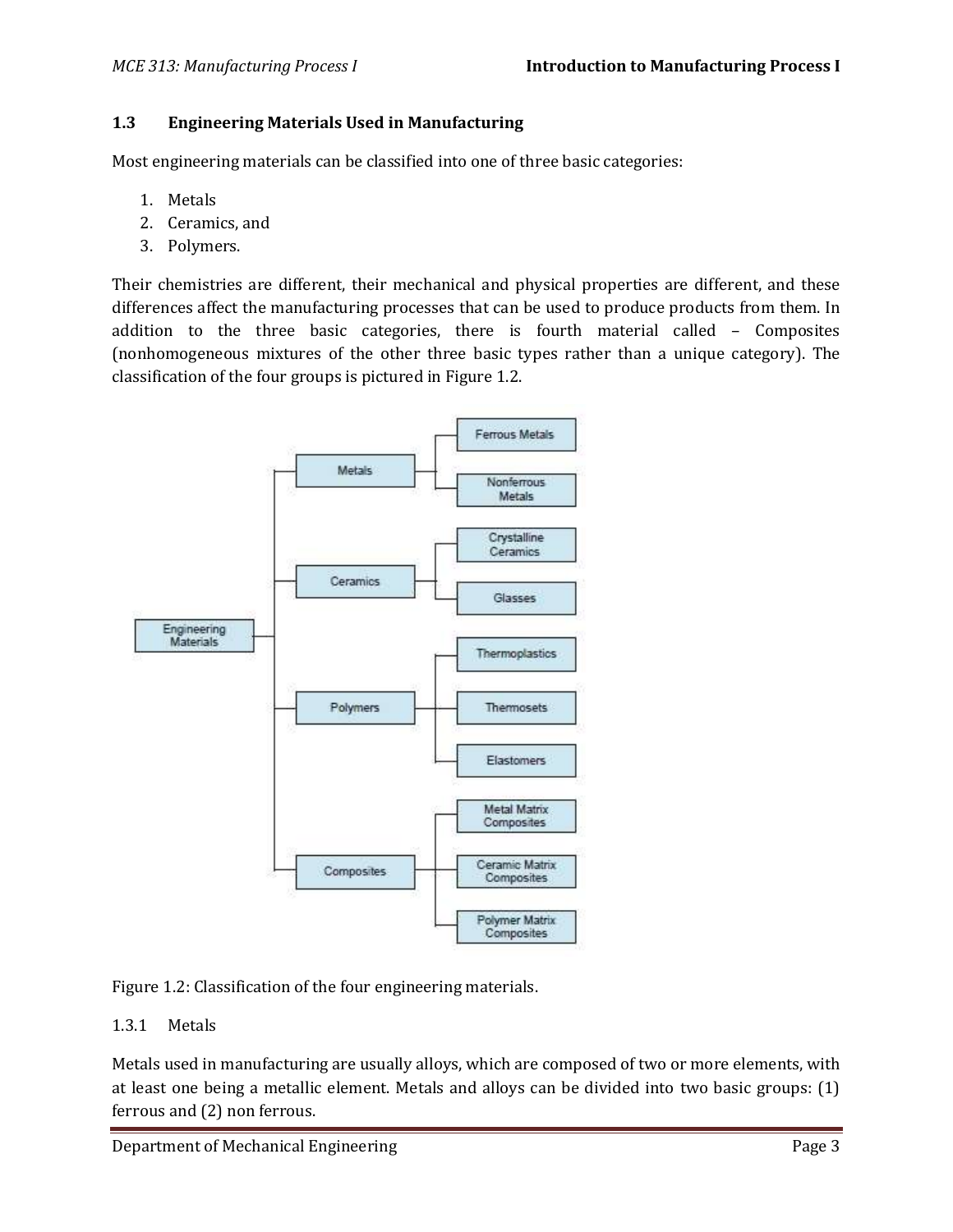Ferrous Metals: Ferrous metals are based on iron; the group includes steel and cast iron. These metals constitute the most important group commercially, more than three fourths of the metal tonnage throughout the world. Pure iron has limited commercial use, but when alloyed with carbon, iron has more uses and greater commercial value than any other metal.

### *Alloys of iron and carbon form steel and cast iron.*

*Steel* can be defined as an iron–carbon alloy containing 0.02%to 2.11%carbon. It is the most important category within the ferrous metal group. Its composition often includes other alloying elements as well, such as manganese, chromium, nickel, and molybdenum, to enhance the properties of the metal. Applications of steel include construction (bridges, I-beams, and nails), transportation (trucks, rails, and rolling stock for railroads), and consumer products (automobiles and appliances).

*Cast iron* is an alloy of iron and carbon (2% to 4%) used in casting (primarily sand casting). Silicon is also present in the alloy (in amounts from 0.5% to 3%), and other elements are often added also, to obtain desirable properties in the cast part. Cast iron is available in several different forms, of which gray cast iron is the most common; its applications include blocks and heads for internal combustion engines.

Nonferrous Metals Nonferrous metals include the other metallic elements and their alloys. In almost all cases, the alloys are more important commercially than the pure metals.

The nonferrous metals include the pure metals and alloys of aluminum, copper, gold, magnesium, nickel, silver, tin, titanium, zinc, and other metals.

### 1.3.2 Ceramics

A ceramic is defined as a compound containing metallic (or semi metallic) and nonmetallic elements. Typical nonmetallic elements are oxygen, nitrogen, and carbon. Ceramics include a variety of traditional and modern materials. Traditional ceramics, some of which have been used for thousands of years, include: clay (abundantly available, consisting of fine particles of hydrous aluminum silicates and other minerals used in making brick, tile, and pottery); silica (the basis for nearly all glass products); and alumina and silicon carbide (two abrasive materials used in grinding).Modern ceramics include some of the preceding materials, such as alumina, whosepropertiesareenhancedinvariouswaysthroughmodernprocessingmethods.

Newer ceramics include: carbides—metal carbides such as tungsten carbide and titanium carbide, which are widely used as cutting tool materials; and nitrides—metal and semimetal nitrides such as titanium nitride and boron nitride, used as cutting tools and grinding abrasives.

For processing purposes, ceramics can be divided into crystalline ceramics and glasses.

Different methods of manufacturing are required for the two types. Crystalline ceramics are formed in various ways from powders and then fired (heated to a temperature below the melting point to achieve bonding between the powders). The glass ceramics (namely, glass) can be melted and cast, and then formed in processes such as traditional glass blowing.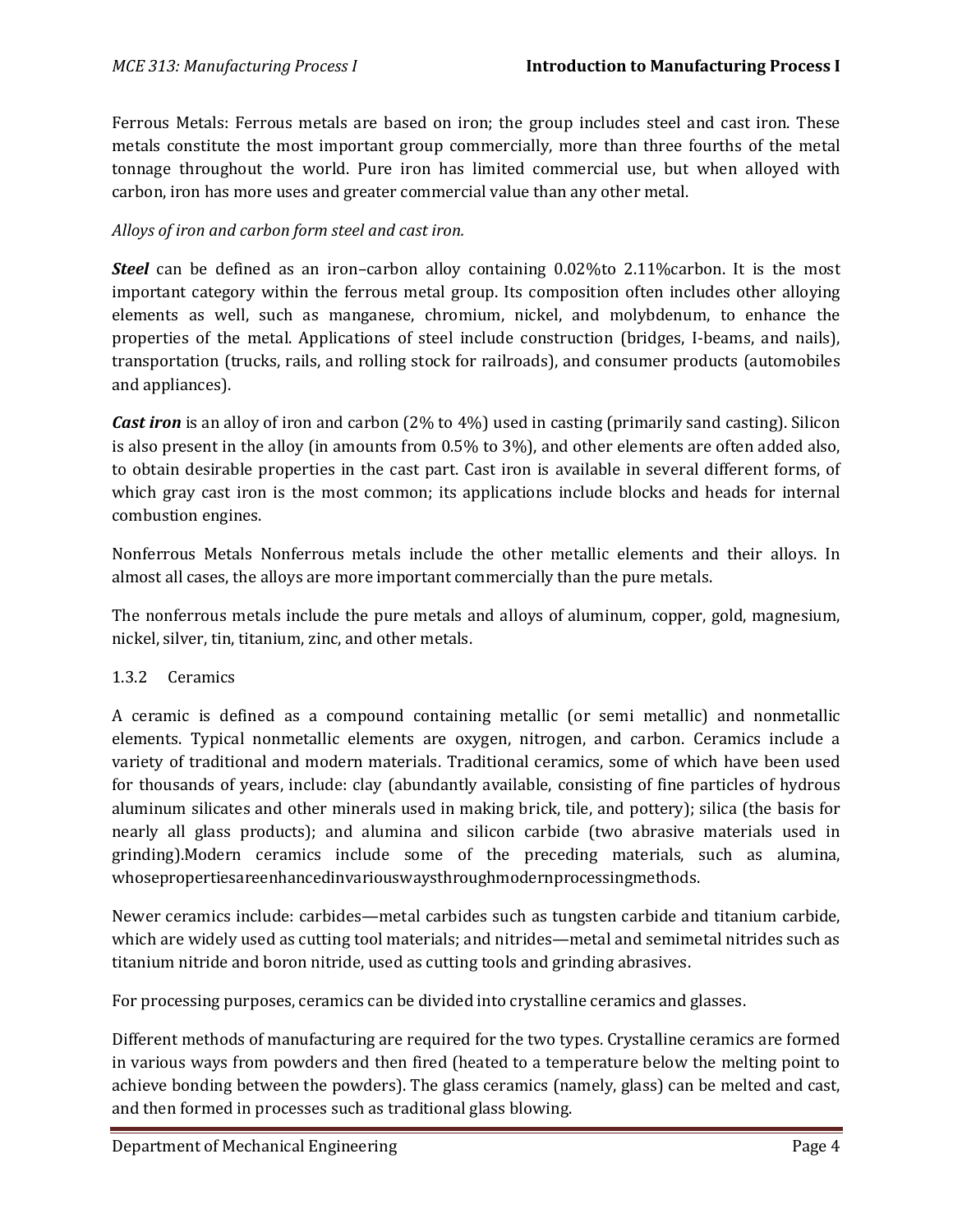### **1.3.3 Polymers**

A polymer is a compound formed of repeating structural units called mers, whose atoms share electrons to form very large molecules. Polymers usually consist of carbon plus one or more other elements, such as hydrogen, nitrogen, oxygen, and chlorine. Polymers are divided into three categories: (1) thermoplastic polymers, (2) thermosetting polymers, and (3) elastomers.

Thermoplastic polymers can be subjected to multiple heating and cooling cycles without substantially altering the molecular structure of the polymer. Common thermoplastics include polyethylene, polystyrene, polyvinylchloride, and nylon. Thermosetting polymers chemically transform (cure) into a rigid structure on cooling from a heated plastic condition; hence the name thermosetting. Members of this type include phenolics, amino resins, and epoxies.

Although the name thermosetting is used, some of these polymers cure by mechanisms other than heating. Elastomers are polymers that exhibit significant elastic behavior; hence the name elastomer. They include natural rubber, neoprene, silicone, and polyurethane.

### **1.3.4 Composites**

Composites do not really constitute a separate category of materials; they are mixtures of the other three types. A composite is a material consisting of two or more phases that are processed separately and then bonded together to achieve properties superior to those of its constituents. The term phase refers to a homogeneous mass of material, such as an aggregation of grains of identical unit cell structure in a solid metal. The usual structure of a composite consists of particles or fibers of one phase mixed in a second phase, called the matrix.

Composites are found in nature (e.g., wood), and they can be produced synthetically.

The synthesized type is of greater interest here, and it includes glass fibers in a polymer matrix, such as fiber-reinforced plastic; polymer fibers of one type in a matrix of a second polymer, such as an epoxy-Kevlar composite; and ceramic in a metal matrix, such as a tungsten carbide in a cobalt binder to form a cemented carbide cutting tool.

Properties of a composite depend on its components, the physical shapes of the components, and the way they are combined to form the final material. Some composites combine high strength with light weight and are suited to applications such as aircraft components, car bodies, boat hulls, tennis rackets, and fishing rods. Other composites are strong, hard, and capable of maintaining these properties at elevated temperatures, for example, cemented carbide cutting tools.

# **1.4 Manufacturing Processes**

A manufacturing process is a designed procedure that results in physical and/or chemical changes to a starting work material with the intention of increasing the value of that material.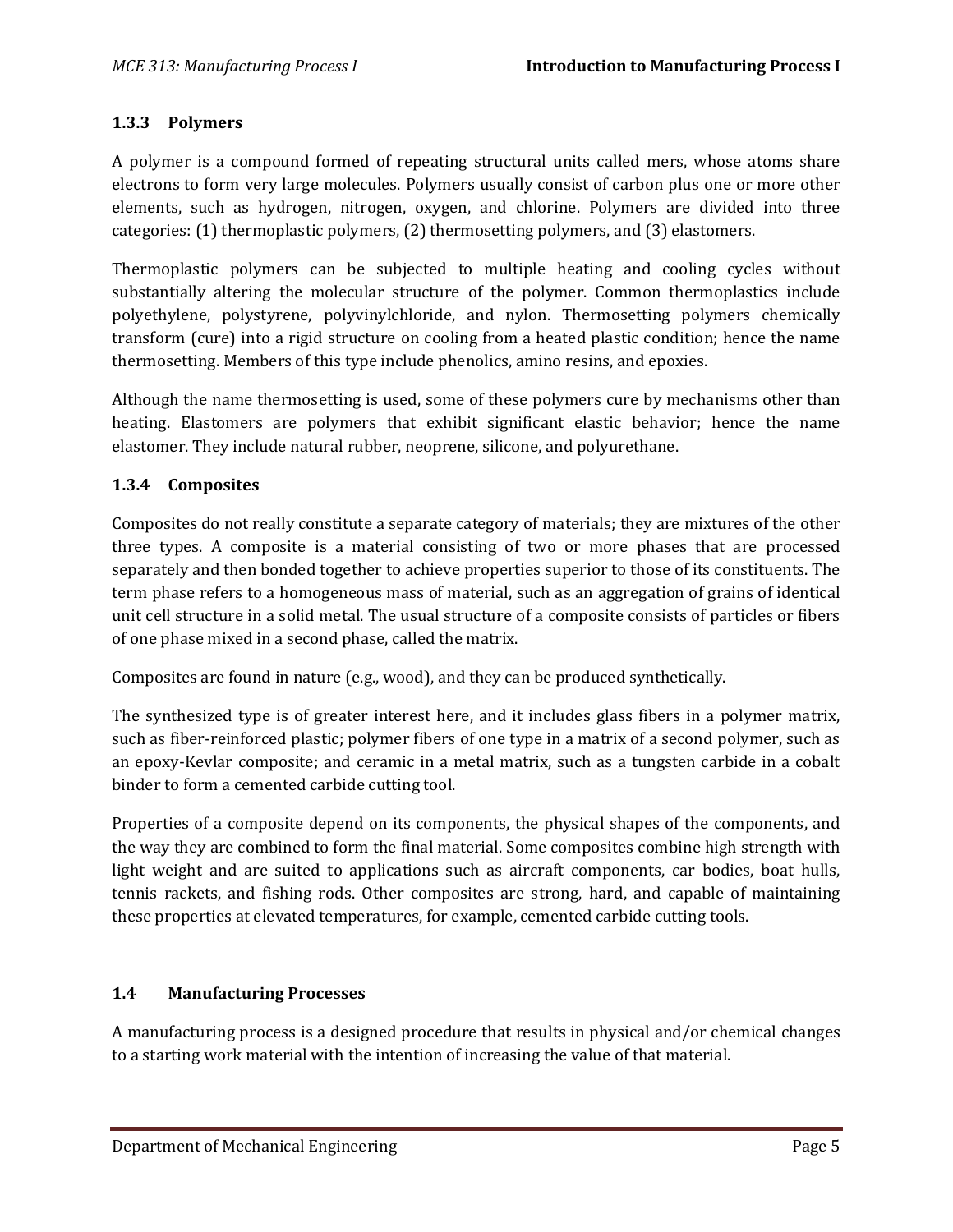A manufacturing process is usually carried out as a unit operation, which means that it is a single step in the sequence of steps required to transform the starting material into a final product. Manufacturing operations can be divided into two basic types: (1) processing operations and (2) assembly operations. A processing operation transforms a work material from one state of completion to a more advanced state that is closer to the final desired product. It adds value by changing the geometry, properties, or appearance of the starting material. In general, processing operations are performed on discrete workparts, but certain processing operations are also applicable to assembled items (e.g., painting a spot-welded car body). An assembly operation joins two or more components to create a new entity, called an assembly, subassembly, or some other term that refers to the joining process (e.g., a welded assembly is called a weldment). A classification of manufacturing processes is presented in Figure 1.3.

### **1.4.1 Processing Operations**

A processing operation uses energy to alter a workpart's shape, physical properties, or appearance to add value to the material. The forms of energy include mechanical, thermal, electrical, and chemical. The energy is applied in a controlled way by means of machinery and tooling. Human energy may also be required, but the human workers are generally employed to control the machines, oversee the operations, and load and unload parts before and after each cycle of operation. A general model of a processing operation is illustrated in

Figure 1.1(a). Material is fed into the process, energy is applied by the machinery and tooling to transform the material, and the completed workpart exits the process. Most production operations produce waste or scrap, either as a natural aspect of the process (e.g., removing material, as in machining) or in the form of occasional defective pieces. It is an important objective in manufacturing to reduce waste in either of these forms.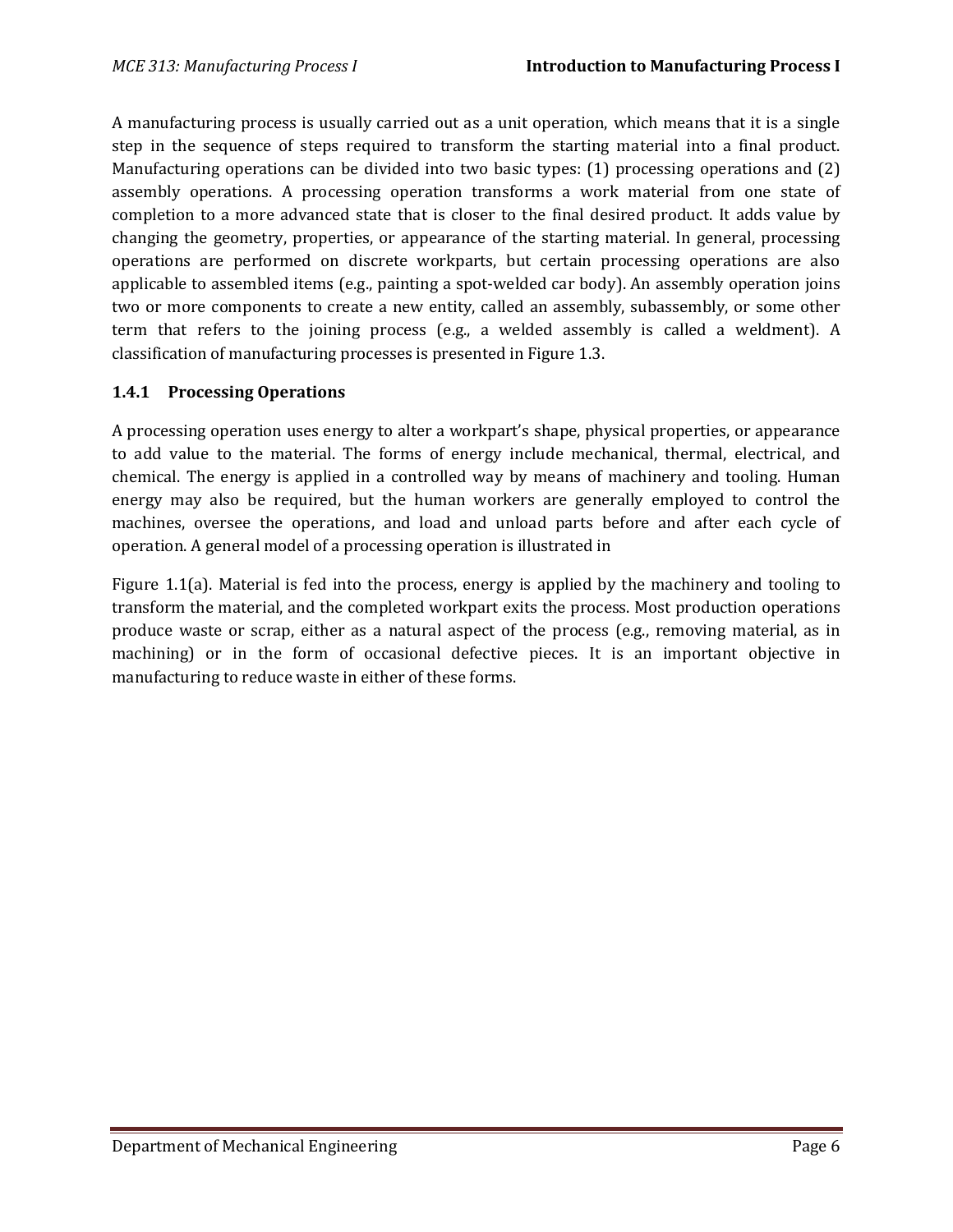

FIGURE 1.3: Classification of Manufacturing Processes.

More than one processing operation is usually required to transform the starting material into final form. The operations are performed in the particular sequence required to achieve the geometry and condition defined by the design specification.

Three categories of processing operations are distinguished:

- i. Shaping operations
- ii. Property-enhancing operations, and
- iii. Surface processing operations.

Shaping operations alter the geometry of the starting work material by various methods. Common shaping processes include casting, forging, and machining. Property-enhancing operations add value to the material by improving its physical properties without changing its shape. Heat treatment is the most common example. Surface processing operations are performed to clean, treat, coat, or deposit material onto the exterior surface of the work. Common examples of coating are plating and painting.

### **1.4.2 Assembly Operations**

The second basic type of manufacturing operation is assembly, in which two or more separate parts are joined to form a new entity. Components of the new entity are connected either permanently or semi permanently. Permanent joining processes include welding, brazing, soldering, and adhesive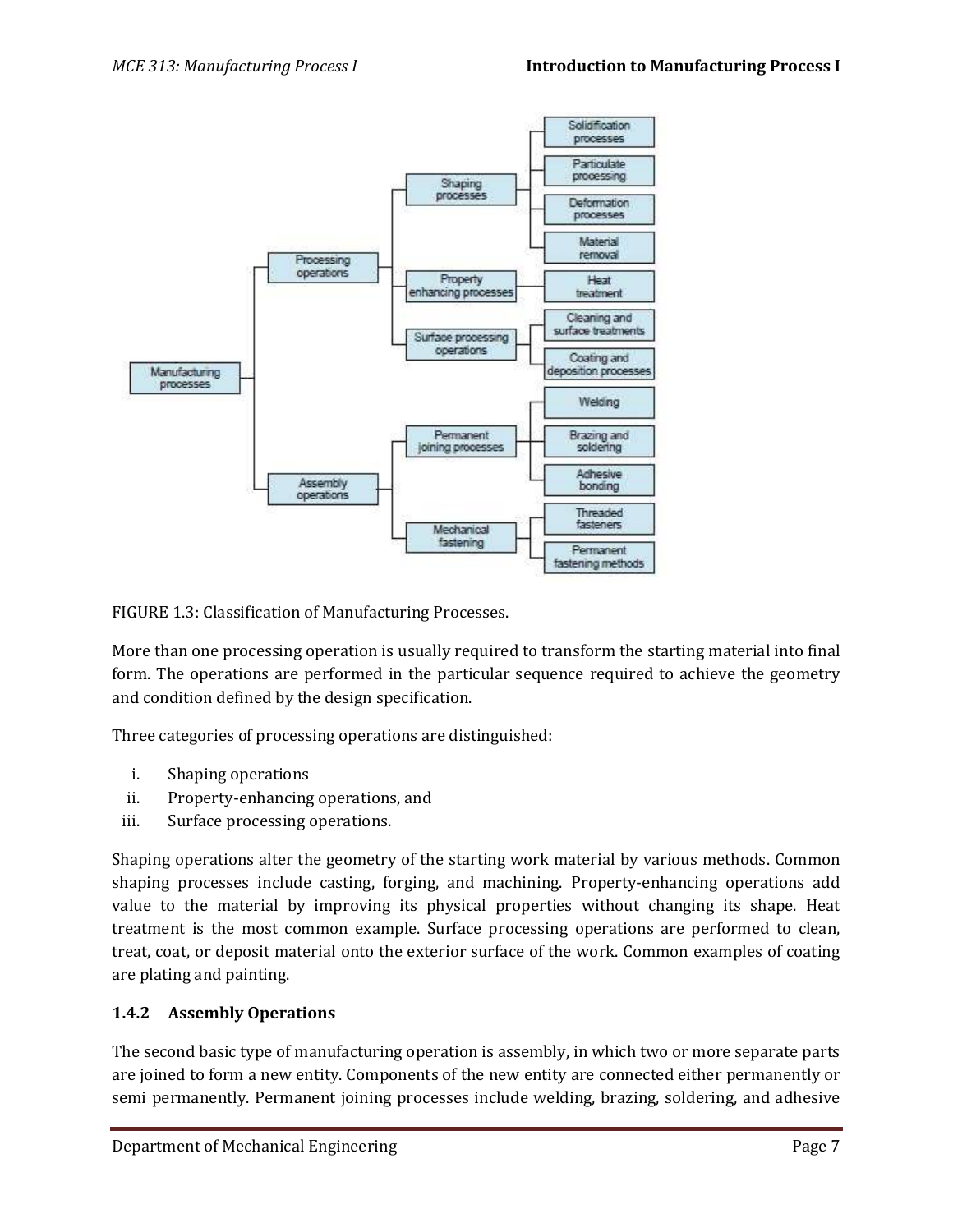bonding. They form a joint between components that cannot be easily disconnected. Certain mechanical assembly methods are available to fasten two (or more) parts together in a joint that can be conveniently disassembled. The use of screws, bolts, and other threaded fasteners are important traditional methods in this category. Other mechanical assembly techniques are rivets, press fitting, and expansion fits.

### **1.5 Production Systems**

To operate effectively, a manufacturing firm must have systems that allow it to efficiently accomplish its type of production. Production systems consist of people, equipment, and procedures designed for the combination of materials and processes that constitute a firm's manufacturing operations. Production systems can be divided into two categories:

- i. Production facilities and
- ii. Manufacturing support systems

Production facilities refer to the physical equipment and the arrangement of equipment in the factory. Manufacturing support systems are the procedures used by the company to manage production and solve the technical and logistics problems encountered in ordering materials, moving work through the factory, and ensuring that products meet quality.

### **1.6 Trends in Manufacturing**

This section considers several trends that are affecting the materials, processes, and systems used in manufacturing. These trends are motivated by technological and economic factors occurring throughout the world. Their effects are not limited to manufacturing; they impact society as a whole. The discussion is organized into the following topic areas:

- i. Lean production and Six Sigma
- ii. Globalization
- iii. Environmentally conscious manufacturing
- iv. Microfabrication and nanotechnology.

# **1.6.1 Lean Production and Six Sigma**

These are two programs aimed at improving efficiency and quality in manufacturing. They address the demands by customers for the products they buy to be both low in cost and high in quality. The reason why lean and Six Sigma are trends is because they are being so widely adopted by companies, especially in the United States.

Lean production is based on the Toyota Production System developed by Toyota Motors in Japan. Its origins date from the 1950s, when Toyota began using unconventional methods to improve quality, reduce inventories, and increase flexibility in its operations. Lean production can be defined simply as ''doing more work with fewer resources.'' It means that fewer workers and less equipment are used to accomplish more production in less time, and yet achieve higher quality in the final product. The underlying objective of lean production is the elimination of waste. In the Toyota Production System, the seven forms of waste in production are: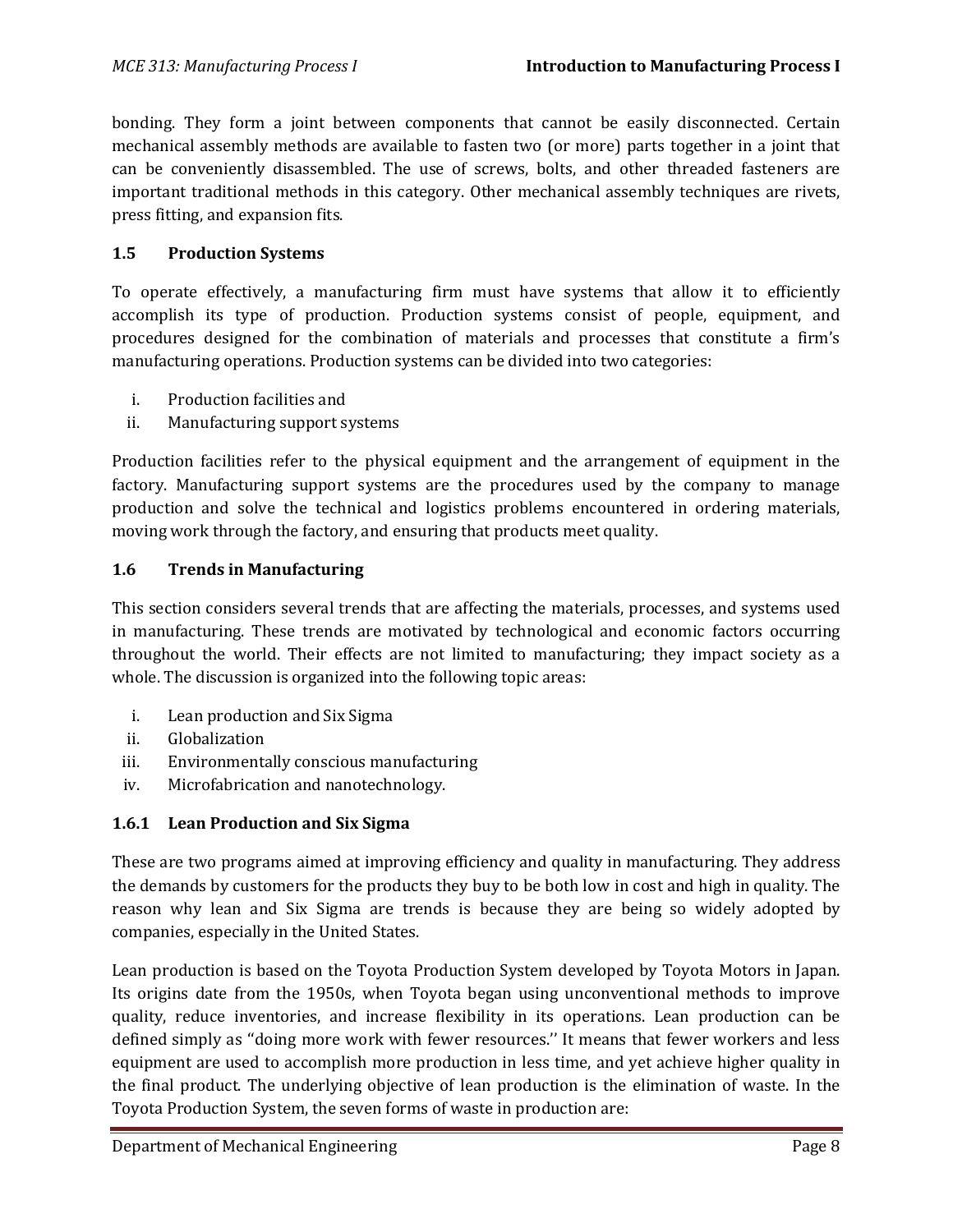- i. Production of defective parts
- ii. Production of more parts than required
- iii. Excessive inventories
- iv. Unnecessary processing steps
- v. Unnecessary movement of workers
- vi. Unnecessary movement and handling of materials, and
- vii. Workers waiting.

The methods used by Toyota to reduce waste include techniques for preventing errors, stopping a process when something goes wrong, improved equipment maintenance, involving workers in process improvements (so-called continuous improvement), and standardized work procedures. Six Sigma was started in the 1980s at Motorola Corporation in the United States. The objective was to reduce variability in the company's processes and products to increase customer satisfaction. Today, Six Sigma can be defined as ''a quality-focused program that utilizes worker teams to accomplish projects aimed at improving an organization's operational performance.''

### **1.6.2 Globalization and Outsourcing**

The world is becoming more and more integrated, creating an international economy in which barriers once established by national boundaries have been reduced or eliminated. This has enabled a freer flow of goods and services, capital, technology, and people among regions and countries. Globalization is the term that describes this trend, which was recognized in the late 1980s and is now a dominant economic reality. Of interest here is that once underdeveloped nations such as China, India, and Mexico have developed their manufacturing infrastructures and technologies to a point where they are now important producers in the global economy.

The advantages of these three countries in particular are their large populations (therefore,

Large workforce pool) and low labor costs. Hourly wages are currently an order of magnitude or more higher in the United States than in these countries, making it difficult for domestic U.S. companies to compete in many products requiring a high labor content. Examples include garments, furniture, many types of toys, and electronic gear. The result has been a loss of manufacturing jobs in the United States and a gain of related work to these countries.

Globalization is closely related to outsourcing. In manufacturing, outsourcing refers to the use of outside contractors to perform work that was traditionally accomplished in house.

Outsourcing can be done in several ways, including the use of local suppliers. In this case the jobs remain in the United States. Alternatively, U.S. companies can outsource to foreign countries, so that parts and products once made in the United States are now made outside the country. In this case U.S. jobs are displaced. Two possibilities can be distinguished:

(1) offshore outsourcing, which refers to production in China or other overseas locations and transporting the items by cargo ship to the United States, and (2) near-shore outsourcing, which means the items are made in Canada, Mexico, or Central America and shipped by rail or truck into the United States.